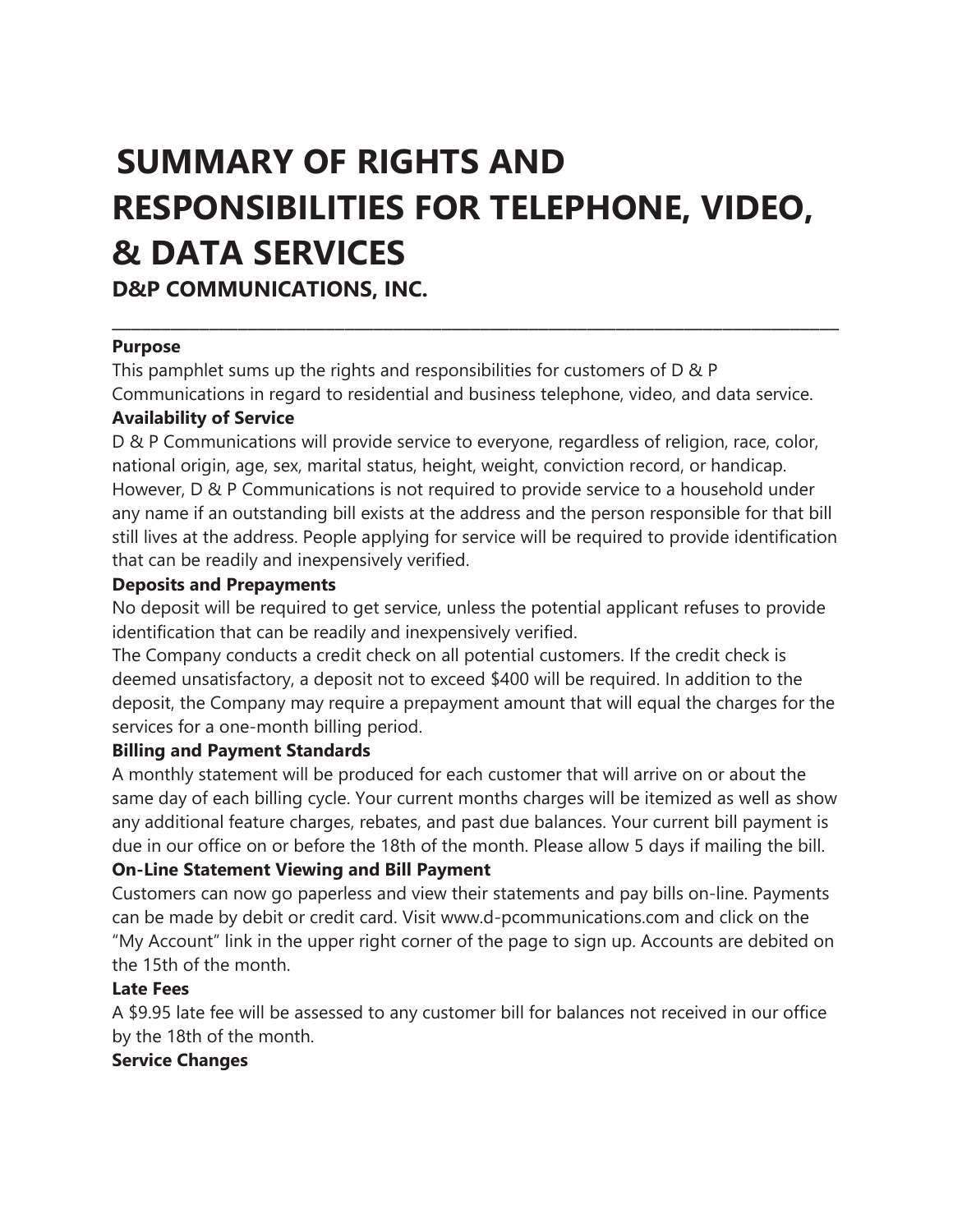Any subscriber who wishes to add or remove features from any of their services, may do so by calling the business office.

#### **Billing Disputes**

A subscriber will have thirty (30) days from the date the bill is mailed to notify the Company if there is a billing dispute. The subscriber is required to remit the undisputed amount of the bill by the due date. The company will respond either by telephone or in writing to the subscriber within thirty (30) days after the dispute is received from the customer with the result of the company's investigation of the dispute. If the company determines that an adjustment or credit is not warranted, payment must be made within 30 days or service will be disconnected.

#### **Subscriber Complaints**

If a subscriber continues to be dissatisfied after the company has attempted to resolve a complaint, they can call or write the company to explain the problem. At that time, management will investigate the complaint and take the necessary steps to resolve it. The company will submit a written reply to the customer within thirty (30) days of receipt of the subscriber complaint. The reply will state what action has been taken to resolve the complaint, how long it will take to correct the problem, or if the company feels that the complaint is unjustified, they will state the reason for the company position.

#### **Credits for Service Disruptions**

Credits for service disruption will be issued after a subscriber has been without service for 24 consecutive hours or more. The credit will be issued no later than the subscriber's next billing following the determination that credit is warranted.

Credit will be calculated as daily rate times the number of days out of service. When the disruption criteria have been met, the customer must contact the Company in writing or by phone within thirty (30) working days of the outage. Credit will not be issued for circumstances beyond the control of the company, such as storms, power outages, or if the Company could not gain access to its equipment to repair the problem.

# **Trouble Reporting**

Subscribers who need to report a trouble with their service can do so by calling our business office at 734-279-1339, or 1-800-311-7340. A service representative will be available to take your report during normal business hours, Monday-Friday 8:00 a.m. to 5:00 p.m. If the trouble cannot be resolved over the phone, an appointment will be set up to resolve your trouble.

After business hours, you can leave the nature of your trouble on voice mail for investigation the next day or you can call the emergency repair number, 734-279-2620.

# **Cable TV Programming Blackouts**

Occasionally, we are required by law to prevent showing certain programs. These "blackouts" can affect sporting events as well as other programs. Blackouts are imposed for two general reasons: To protect, a) the local team's ability to attract a live audience; and, b) television revenue rights prevent the duplication of an event by multiple carriers. In each case, there is one network that is designated as the exclusive carrier of any specific event or television program. The exclusive network has arranged for this privilege at its own expense.